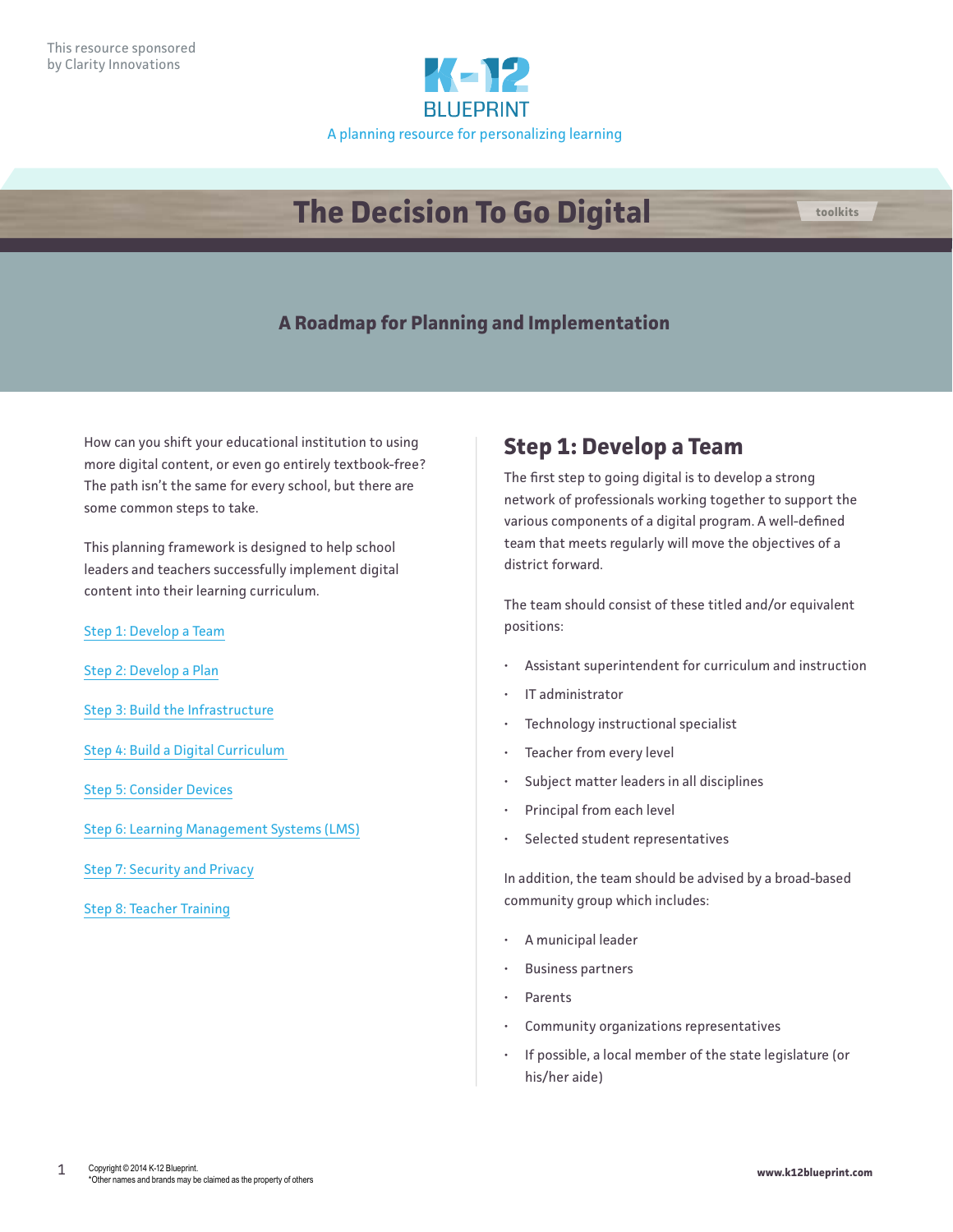<span id="page-1-0"></span>Giving each of these representatives a voice will enhance decision making and provide support for community outreach and advocacy, especially when funding is needed. Such an advisory committee builds partnerships for future development purposes.

# **Step 2: Develop a Plan**

The next step is to establish goals, objectives, strategies, and measurable outcomes for the use of digital content.

First, begin by analyzing your current digital content program. Consider asking yourself:

- How are we using digital content right now?
- What are the strengths and weaknesses of our system?
- What are other districts doing? Is it successful?
- What will developing a digital content plan mean for us?
- What potential political and financial challenges might we encounter?
- What resources will we need to begin implementing digital content?

Next, identify your instructional objectives:

- What should students know and be able to do?
- What do state and national standards say they need to know and do?

Then, move to content and instructional decisions:

- What content and skills must we teach for students to meet standards?
- How can digital content help students reach these standards?
- What learning experiences must students have?
- What learning environments are best for success?
- How can we capitalize on student interests? How can we incorporate technology from their daily lives?
- How can we educate the whole child?

Finally, create a digital migration strategy:

- What is our plan for acquiring the necessary digital resources?
- How can we ensure both equity and access for all students and teachers?
- What steps need to be taken to enable students to achieve our objectives?

# **Step 3: Build the Infrastructure**

To take full advantage of today's technological devices, you need to build a strong infrastructure and provide reliable, fast WiFi. Making the shift to digital content will inevitably increase the number of networked devices in your school, creating heavy demands on your network infrastructure.

- Will the network be able to handle large a number of devices simultaneously, for example, at the beginning of class periods when students log on to the network at the same time?
- Will students be able to rely on network access 24/7?
- How will you ensure enough bandwidth to handle multimedia applications?

Contact local vendors and network specialists to determine the best set-up for your district goals, existing infrastructure, and budget. If you open your doors to student-owned devices, keep in mind that many students will likely carry more than one device (a smartphone and a tablet, for example). Also account for networked printers, interactive whiteboards, and videoconferencing equipment when calculating your network needs.

Wireless infrastructure must also have the capacity for growth. Developing technologies demand an increasing amount of bandwidth, requiring schools to devote a large amount of their technology budget to infrastructure investment. Within 5 years, you can expect to see a 4- to 10-fold increase in demand, so prepare for growth.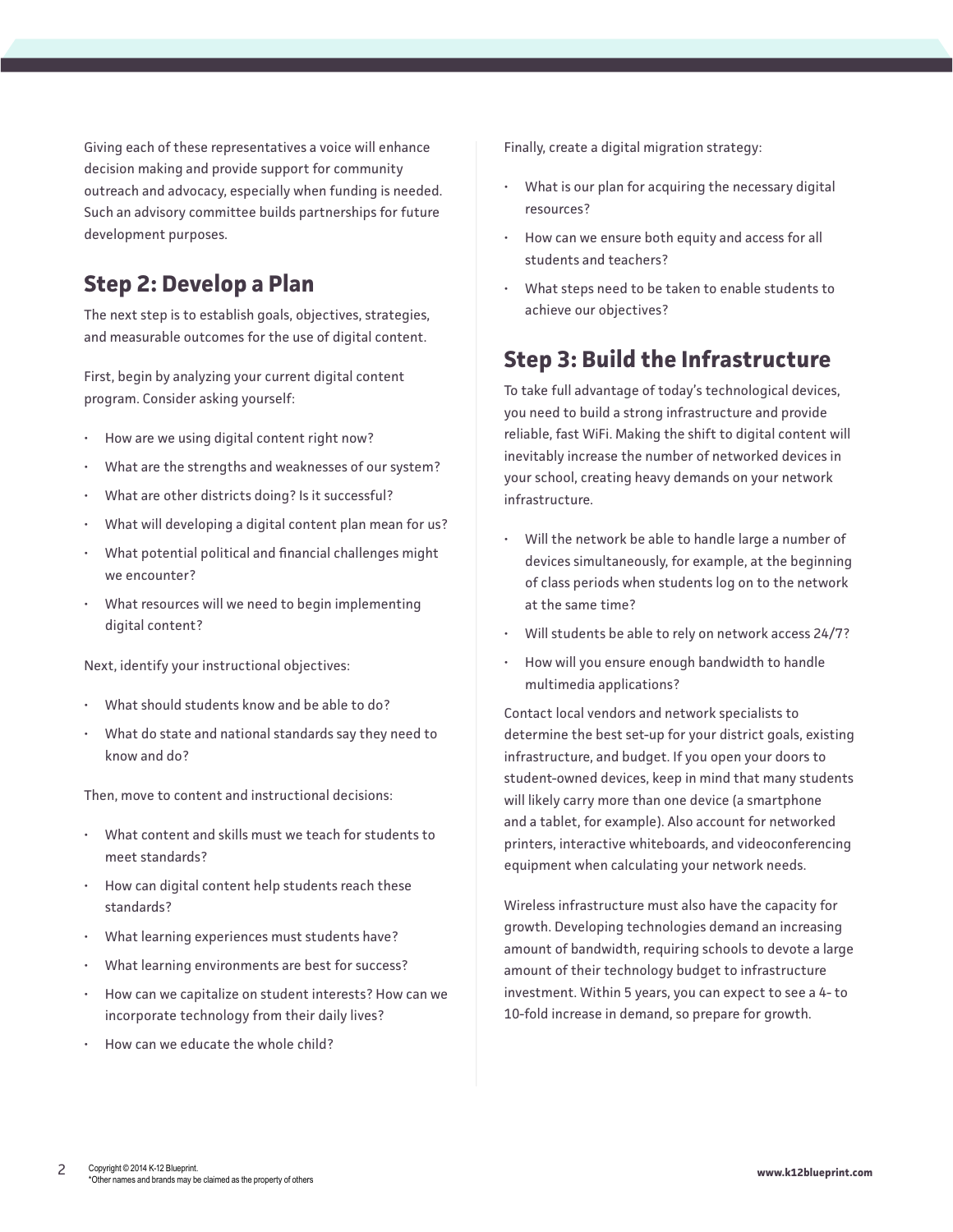# <span id="page-2-0"></span>**Virtualized Desktops**

Virtualized desktops are another infrastructure option to consider. Through a central server, students and teachers can log in and access apps from any campus location with Internet access. One advantage of virtualized desktops is that the infrastructure can be securely outsourced. In addition, districts can save money on software licenses and streamline the path toward digitized content.

## **Infrastructure Considerations**

(Source: CDE Converge Special Report: Vol. 3, Issue 2)

- Do you have enough access points, either physical or virtual?
- How many devices per student or per classroom can your network accommodate while still maintaining fast connectivity?
- Will you use cloud services, if so, what types of security issues will need to be addressed? What type of management software will you need to install?
- Is your infrastructure solution scalable?
- Does your configuration avoid bottlenecks and single points of failure?
- Are consumer cloud services and Web applications being used without IT oversight?
- Do you have network analytic tools and academic analytics in place?
- To what extent have you adopted virtualization? Is your data center virtualized?
- Have you considered whether a virtualized desktop infrastructure would work for you?

# **Step 4: Build a Digital Curriculum**

Once your infrastructure is in place, you'll need to look at the material you wish to provide to students. Rich digital content can take many forms. It can be provided in standards-based packages that build upon textbooks, with teacher's guides, assessments and multimedia content all included and aligned to standards. It can be created collaboratively, in open source format, by a variety of experts. Or it can be drawn from multiple sources- subscriptions, free online resources and other digitized material- customized locally to meet the needs of a particular classroom, grade or district.

Digital curriculum may come from several different sources, including:

- Commercial publishers
- Software publishers
- Open educational resources
- **Libraries**
- Teacher-created curriculum

## **Types of Digital Content**

This table presents some examples of digital tools that allow for adaptive, personalized, and engaging learning experiences for K-12 students.

| Category                                                                      | <b>Examples</b>                                                                                                           |                                                                                            |
|-------------------------------------------------------------------------------|---------------------------------------------------------------------------------------------------------------------------|--------------------------------------------------------------------------------------------|
| Comprehensive Instructional Software                                          | • Destination Success (Houghton Mifflin Harcourt)<br>· SuccessMaker (Pearson)<br>• Breakthrough to Literacy (McGraw Hill) |                                                                                            |
| Sheltered Search and Content Libraries                                        | · Questia<br>• NetTrekker<br>· ABC-CLIO<br>· ProQuest K-12                                                                |                                                                                            |
| Video and Multimedia Collections                                              | · Safari Montage<br>• Discovery Streaming<br>• BrainPOP                                                                   |                                                                                            |
| Games, Experiments and Simulations                                            | • Muzzy Lane<br>· ExploreLearning<br>· PASCO Scientific                                                                   |                                                                                            |
| <b>Online Classes</b>                                                         | • Apex<br>· OdysseyWare Online<br>· Elorida Virtual School<br>· Education 2020                                            |                                                                                            |
| Tools for Publishing, Analyzing,<br>Collaborating and<br>Visualizing/Modeling | · Google Apps<br>· Microsoft Office<br>• Open Office<br>· Adobe Creative Suite                                            | · Inspiration<br>• GIS for Education (ESRI)<br>. Various wikis and social networking tools |
| <b>Curriculum Management and</b><br><b>Assessment Tools</b>                   | · DyKnow<br>• EDMin<br>· Blackboard<br>· Moodle                                                                           | • Project Tapestry (Pearson)<br>· Qwizdom<br>• einstruction<br>• EduWare                   |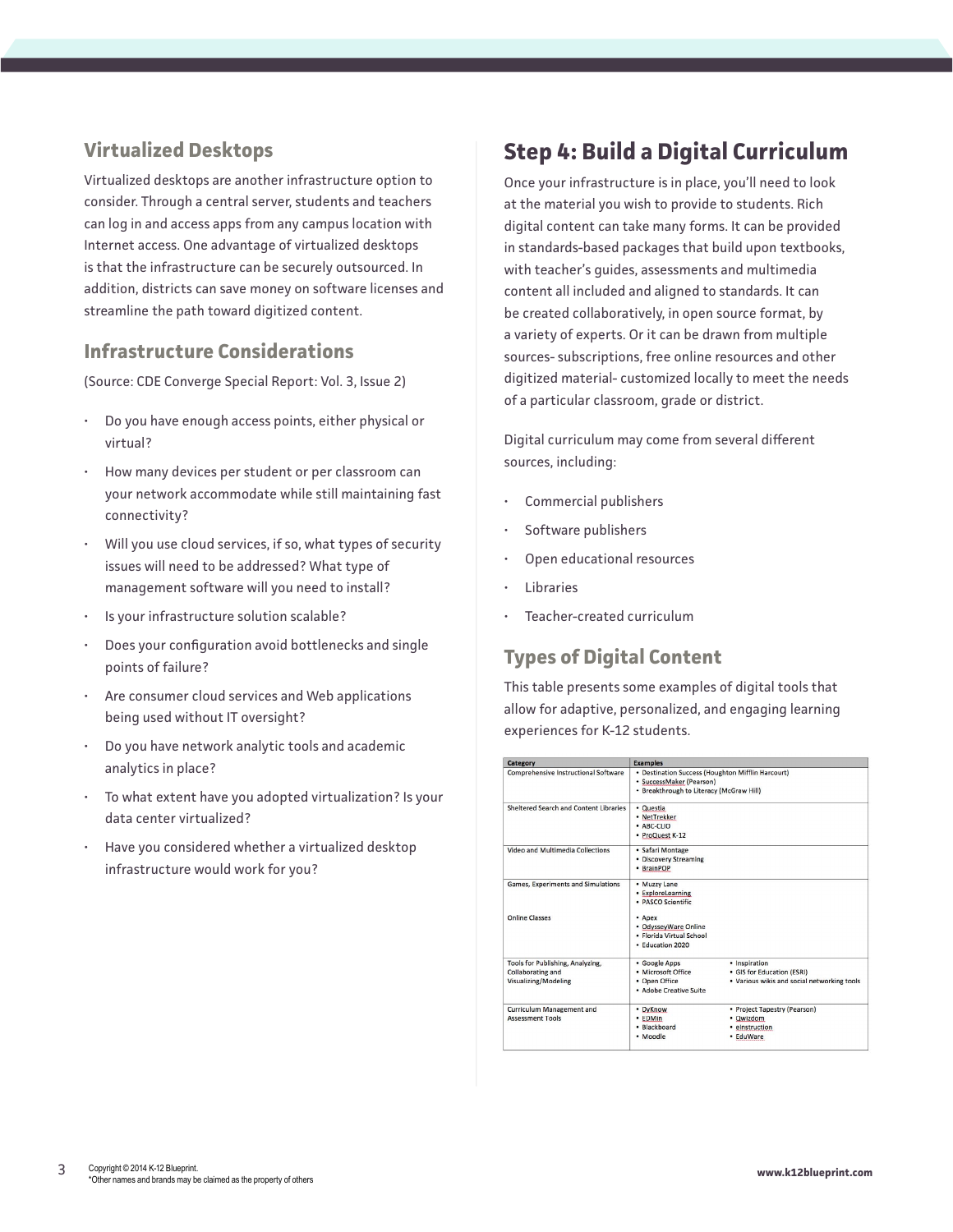# <span id="page-3-0"></span>**Digital Classroom Models**

Having a digital curriculum allows districts more flexibility in how they offer courses and classes. Some options include:

#### • **Online Learning**

Instruction by a web-based educational delivery system provides a structured learning environment. It may be accessed from multiple settings in or out of a school setting. It expands educational options for students with wider course offerings, new formats, and an extended learning community.

#### • **Blended Learning**

Blended learning combines online learning with other modes of instructional delivery. Rather than learning online at a distance, students learn in an adult-supervised school environment for at least part of the time. A blended learning model places value on the teacher's face-to-face interactions with students.

#### • **Face-to-Face**

Even though students come in to a physical classroom, they can still participate fully in a digital curriculum with self-paced learning if needed. Teachers may choose to place students in small groups where they use technology tools to direct their own learning.

# **Digital Citizenship**

Direct instruction on Internet safety, search strategies, copyright, and netiquette can also be incorporated into a digital curriculum. Proper training will help ensure that all students are well-prepared to begin using technology every day in a safe, respectful, and responsible way. When combined with a well-defined AUP, a unit that specifically teaches digital citizenship may lead to fewer issues within the program.

# **Step 5: Consider Devices**

Once a digital curriculum is established, districts must decide on which devices best fit their educational goals and digital requirements. Budget-conscious schools might be tempted to purchase "inexpensive" eBook readers or netbooks with fewer features than full-fledged computers, but such a move can actually cost a district more if the new devices do not meet all the needs of the students or teachers who will be using them. In selecting a mobile device for classroom use, it is important to view it as a total learning platform and look for a device that supports a variety of curriculum uses, not just one of them.

Consider some of the advantages and disadvantages of different devices:

| <b>Device</b>            | <b>Benefits</b>                                                                                 | <b>Limitations</b>                          |
|--------------------------|-------------------------------------------------------------------------------------------------|---------------------------------------------|
| E-readers                | Inexpensive                                                                                     | May not have full interactivity             |
|                          | Support digital textbooks                                                                       | May not have full network connectivity      |
|                          | Mobile                                                                                          | May not run educational apps                |
|                          | Lightweight                                                                                     |                                             |
| Netbooks/notebooks       | Inexpensive                                                                                     | Lack a touchscreen                          |
|                          | Contain a keyboard for easier content creation                                                  | No mobile operating system                  |
|                          | Mobile                                                                                          | May not support educational apps            |
| <b>Tablets</b>           | Wide variety of sizes                                                                           | More expensive                              |
|                          | Support educational apps                                                                        | <b>Relatively fragile</b>                   |
|                          | Mobile- very portable                                                                           | No keyboard                                 |
|                          | Touch screens highly interactive, tactile experience                                            | May not support Flash files                 |
| <b>Hybrid Devices</b>    | Use various combinations of netbook and tablet<br>features, such as touch-screens and keyboards |                                             |
|                          |                                                                                                 |                                             |
| Laptops                  | <b>Full keyboard</b>                                                                            | Heavier, less portable than smaller devices |
|                          | Large screen with high resolution                                                               | More expensive                              |
|                          | <b>Relatively durable</b>                                                                       |                                             |
| <b>Desktop Computers</b> | Capable of large hard drive and storage                                                         | Not portable                                |
|                          | Large screen                                                                                    | May not support educational apps            |
|                          | Full size keyboard                                                                              |                                             |
|                          | Supports all file types                                                                         |                                             |
|                          |                                                                                                 |                                             |

The next decision involves how devices will be allocated, managed, and used on a daily basis. Consider different technology integration models, each with its own advantages and limitations:

## **1:1 Technology Initiatives**

- Device for every student, anytime access
- Uniformity of devices and platforms
- Controlled access to the school network
- School-purchased, sometimes parent-financed
- Costly upgrades and maintenance repairs
- Devices may not be as up-to-date or have the same features as devices that students use ouside of school
- Large demands on the technology budget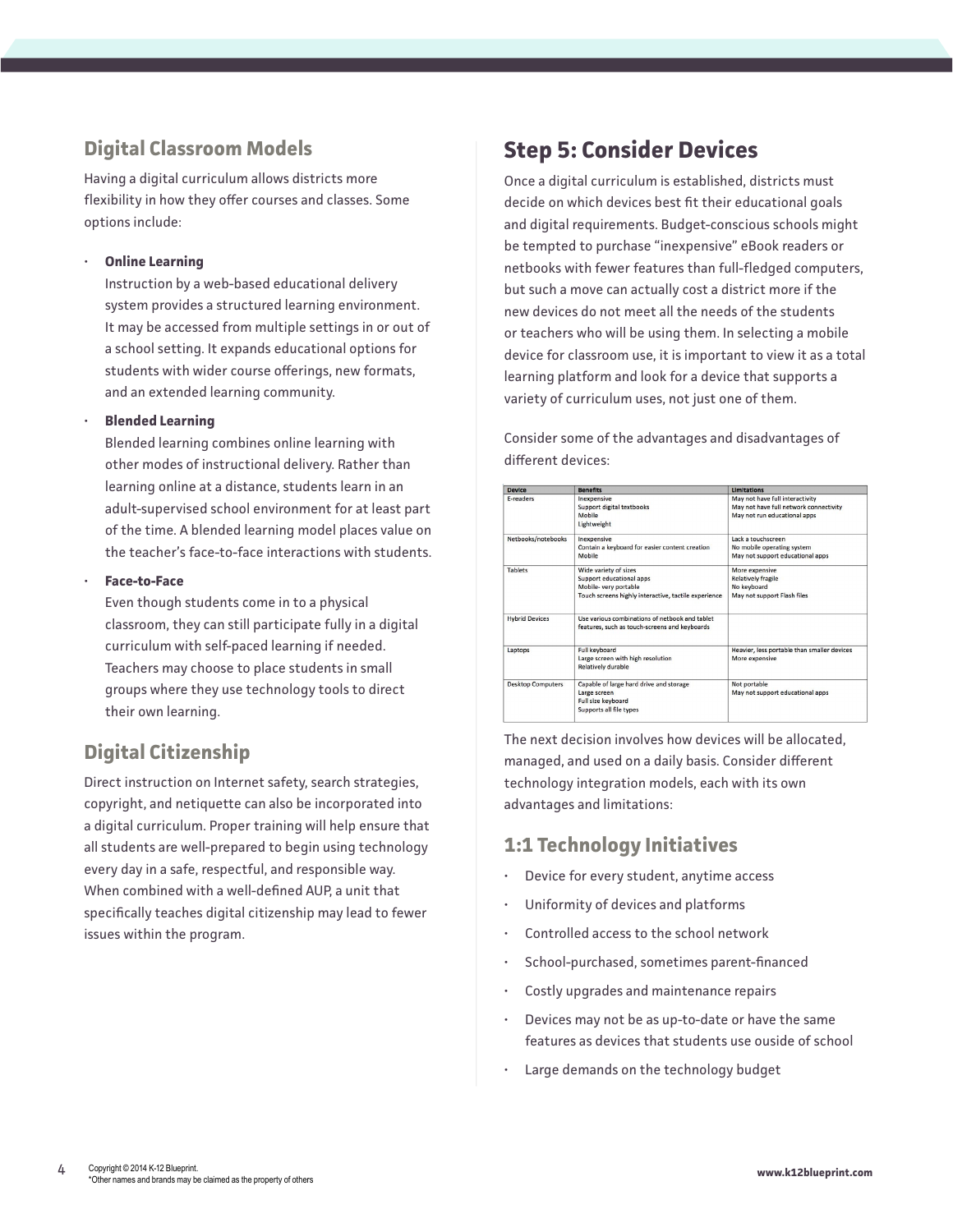### <span id="page-4-0"></span>**Computer Labs and Mobile Carts**

- School-financed devices
- Controlled network access and security
- Uniformity of device type, platform
- Limited access
- Requires scheduling and pre-planned learning activities
- Students share devices
- Costly upgrades and repairs

## **Bring Your Own Device (BYOD)**

- Device for every student, anytime access
- Parent-financed
- Devices typically up-to-date
- No cost for upgrades or repairs
- Lack of uniformity of devices and platforms
- Uncontrolled network access
- Requires a robust network infrastructure with large bandwidth
- Limitations of mobile devices

# **Mobile Devices vs. Traditional Computing Devices**

Although mobile devices offer many advantages, such as anytime—anywhere learning, there are times when students will require a desktop computer. Many software programs require a computer with a file structure and mouse input, even if they offer a companion mobile app to supplement the software program. Not all software features and file types are supported on mobile devices.

- What will students use when they require a keyboard?
- How will students use software programs that require a "real" computer?
- What will students use when they need a larger screen?
- How will students access files that are not supported on their mobile device?

# **Step 6: Learning Management Systems (LMS)**

Digital content is increasingly being organized through an LMS, or learning management system. A learning management system is an online platform that enables the delivery of materials, resources, tools, and activities to students both in and out of the classroom environment. It allows teachers to offer tailored instruction that can be accessed by students anytime, anywhere without geographic constraints.

While the online environment of an LMS shares many features with traditional teaching and learning, it also has some unique attributes, such as flexibility (anytime, anywhere) along with time for reflection and learners' anonymity. Additionally, learning management systems offer the convenience and support of a common system used by teachers, support staff, students, and parents.

Many K-12 districts say they are starting to use a LMS due to the Common Core State Standards, which emphasize digital assessment and personalized instruction. An LMS allows districts to easily track, modify, and share student information. It can also be used as an organizational tool for all of a district's digital content, resources, and professional learning communities.

Use the questions below as a starting point for evaluating and choosing an LMS.

#### **Purpose**

- What primary purpose will my online platform serve?
- Will it be used primarily to support discussions? Post assignments? Foster group work outside of class?
- What types of LMS tools will support my planned purpose and objectives?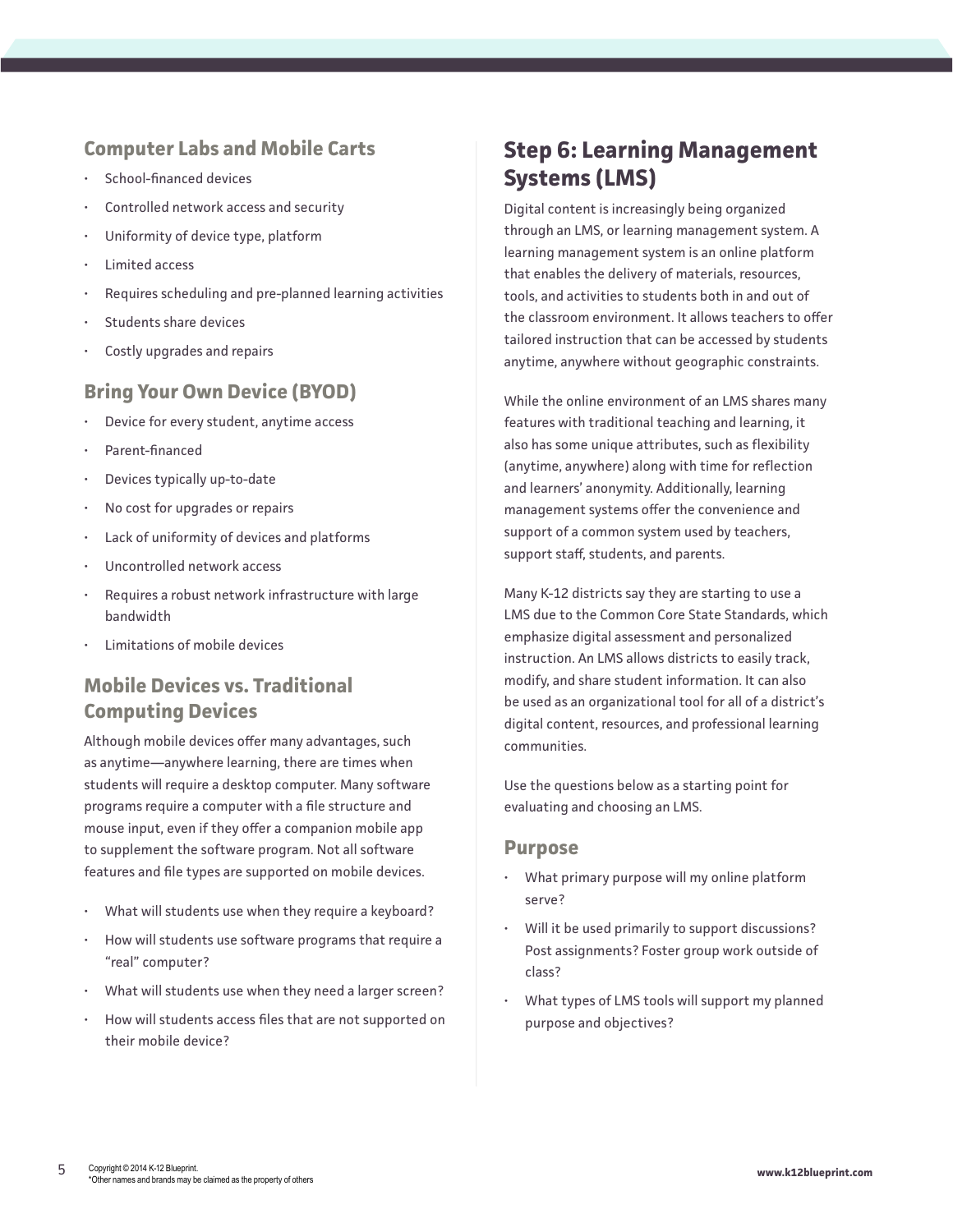### **Existing Resources**

- Does my district already have a license with a particular LMS?
- Does my district already provide Web space on the school site to post homework and announcements?
- What existing resources are already provided by my district? Am I required to use these resources?
- Are any other teachers familiar with using an online platform?

### **Technology Infrastructure**

- What are the biggest hurdles for student access to technology at my school?
- Will my students be able to access the required technology?
- Does my district have an Internet filter? Will this limit my ability to use a particular LMS?

#### **Budget**

- What is my budget?
- Can I accomplish my goals with an open source, free learning management system?
- Does the LMS charge fees per user? What about use fees?
- Will the LMS charge extra for additional items, such as data, file storage, or video streaming?

### **Multimedia Tools**

- Do I plan to incorporate multimedia on my site?
- What kinds of media need to be supported?
- Do I need synchronous communication tools?
- If I plan on presenting synchronous lesson content, does the platform support the capability to archive and post my lesson for students to review?

#### **Assessment**

- Do I want to be able to post online quizzes and exams?
- Does my school require an online grade book? If so, am I required to use the one provided or can I choose my own?
- How much data do I expect to receive on student performance and usage?
- What assessment features am I looking for? Do I want self-scoring assessments that pull questions from a question bank? Do I want automated feedback for each question?
- Do I want a learning management system that supports the creation of rubrics?
- Do I need anti-plagiarism tools?

#### **Communication**

- Do I want to simply transmit information to students, or do I want to create an online community?
- Do I want videoconferencing capabilities?
- Do I need file sharing?
- Do I need community discussion forums?
- How much use of asynchronous communication tools do I expect?
- Does the LMS support internal messaging services, or will I need to provide e-mail accounts?
- Do I want an RSS feed feature to ensure that new messages and announcements are sent directly to student and teacher e-mail boxes?

#### **Design**

- Do I need the ability to customize the color, language, layout, and design?
- Is the user interface intuitive, or is it difficult to find my way through the maze of features?